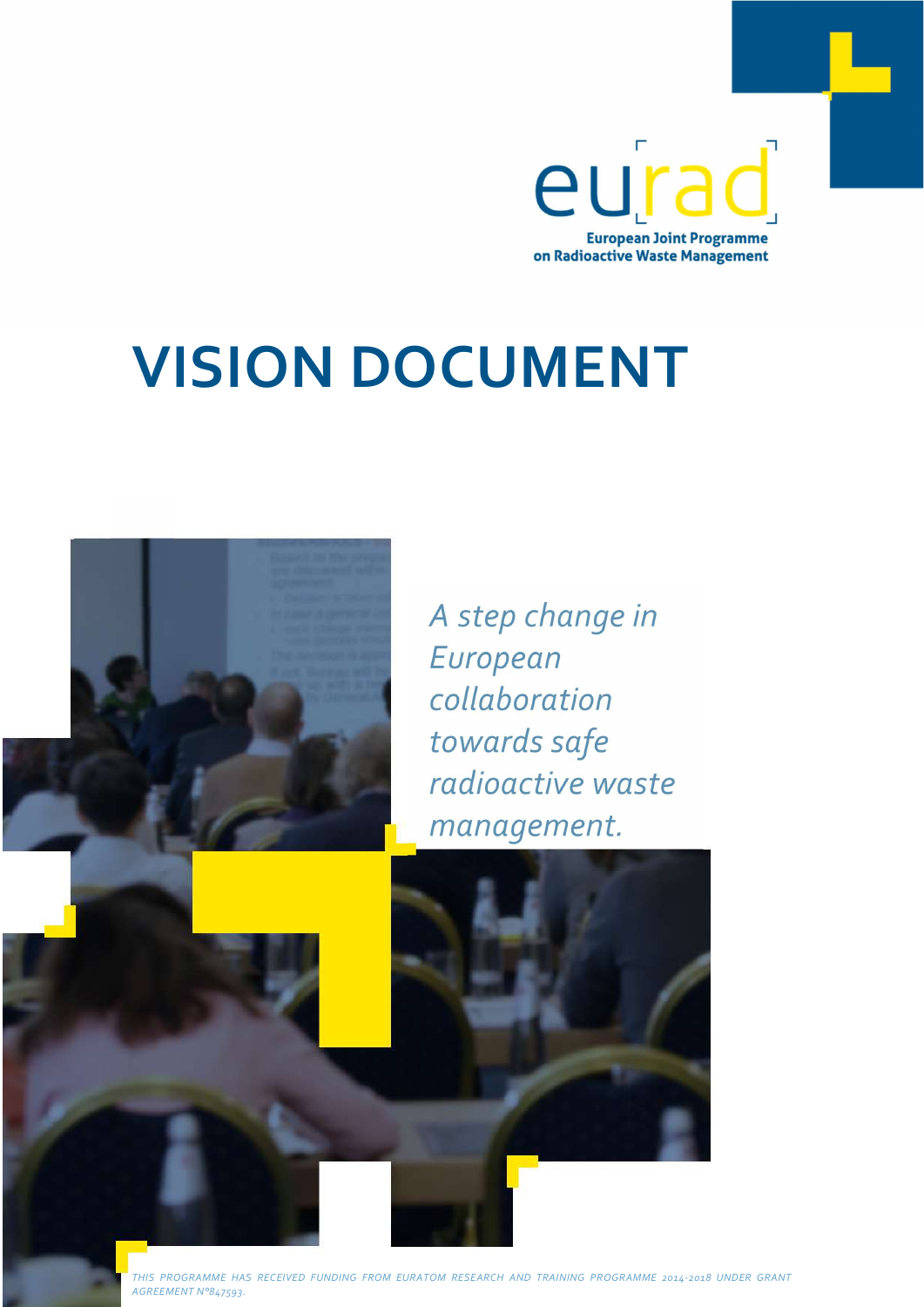#### FOREWORD

All EU Member States generate radioactive waste, with national inventories ranging from single sources or small inventories, up to large and high activity inventories from those member states with extensive nuclear programmes, some of them including spent nuclear fuel or large stockpiles of nuclear material from reprocessing activities. Regardless of size they all have to manage radioactive waste safely in the long term. As some of the wastes will have a significant level of radioactivity for a very long time, many countries have decided to adopt the option of disposing of waste deep underground, a practice referred to as "geological disposal". Deep geological disposal is recognised by participating Member countries of the NEA Radioactive Waste Management Committee (RWMC), as well as the European Commission and the IAEA, as the most safe and secure long-term solution, even though some countries wish to postpone implementation of disposal or to evaluate other options in parallel. Geological disposal of higher activity radioactive waste involves constructing an engineered facility, typically between 200 and 1,000 metres underground to isolate the wastes from the environment and to ensure the radioactivity is sufficiently contained so that it will not be released back to the surface (including surface groundwaters), in unacceptable amounts that may cause harm to humans and the environment.

Implementing disposal at a national level presents many technical, scientific, social, economic and environmental responsibilities, including a large research, development and demonstration (RD&D) effort required to understand overall safety and feasibility for the implementation of the required facilities, and to address the remaining challenges. In radioactive waste management, and especially in relation to disposal, the European Commission has been funding research and development for over 40 years, fostering what is today a strong cooperation between European laboratories, institutions and implementers. With Europe on the verge of operation of its first geological repositories for disposal of spent fuel and other long-lived radioactive wastes, a step-change in joint programming between Member States is timely to take advantage of the experience gathered by different Member States over the past decades. This also supports Member States in implementing the Council Directive (2011/70/Euratom) and the recently established common legal framework across Europe for the safe management of radioactive waste.

The EU Member States, through the EU's Competitiveness Council and research and higher education ministers endorsed, in December 2008, a new concept of research collaboration: Joint Programming. This was defined as a process by which countries would develop common visions and strategic research agendas in order to address major societal but also scientific-technical challenges. The EU Joint Programme on Radioactive Waste Management (EURAD), which includes disposal, has been established to complement the national efforts and enables effective use of resources by fostering and strengthening RD&D collaboration. As of today, 51 organisations and 23 countries have come together to develop and implement this new approach. It comprises the implementer, the regulatory expertise function, and those with scientific and technical responsibilities and a national mandate for research and development in radioactive waste management in their respective countries.

Building on the initial preparatory work of the EC JOPRAD project to identify remaining research priorities of common interest across Europe, the very first achievement of the EURAD has now been delivered by this document. This common Vision, Strategic Research Agenda (including Knowledge Management), Roadmap, Implementation Plan and Governance Scheme will guide cooperative research and investments in the field of radioactive waste management over the coming decades in Europe. The fruit of a tremendous amount of work and determination, this holistic, multi-generational and multi-disciplinary view is now a reality. This strategic approach will foster scientific capability and enhance the knowledge-base needed to implement the safe management, including disposal, of radioactive waste, promoting European research and delivering beneficial societal and economic impact for EU citizens.







Dr Irina Gaus Dr Delphine Pellegrini Dr Christophe Bruggeman Chair of IGD-TP SITEX Network Research Entity Network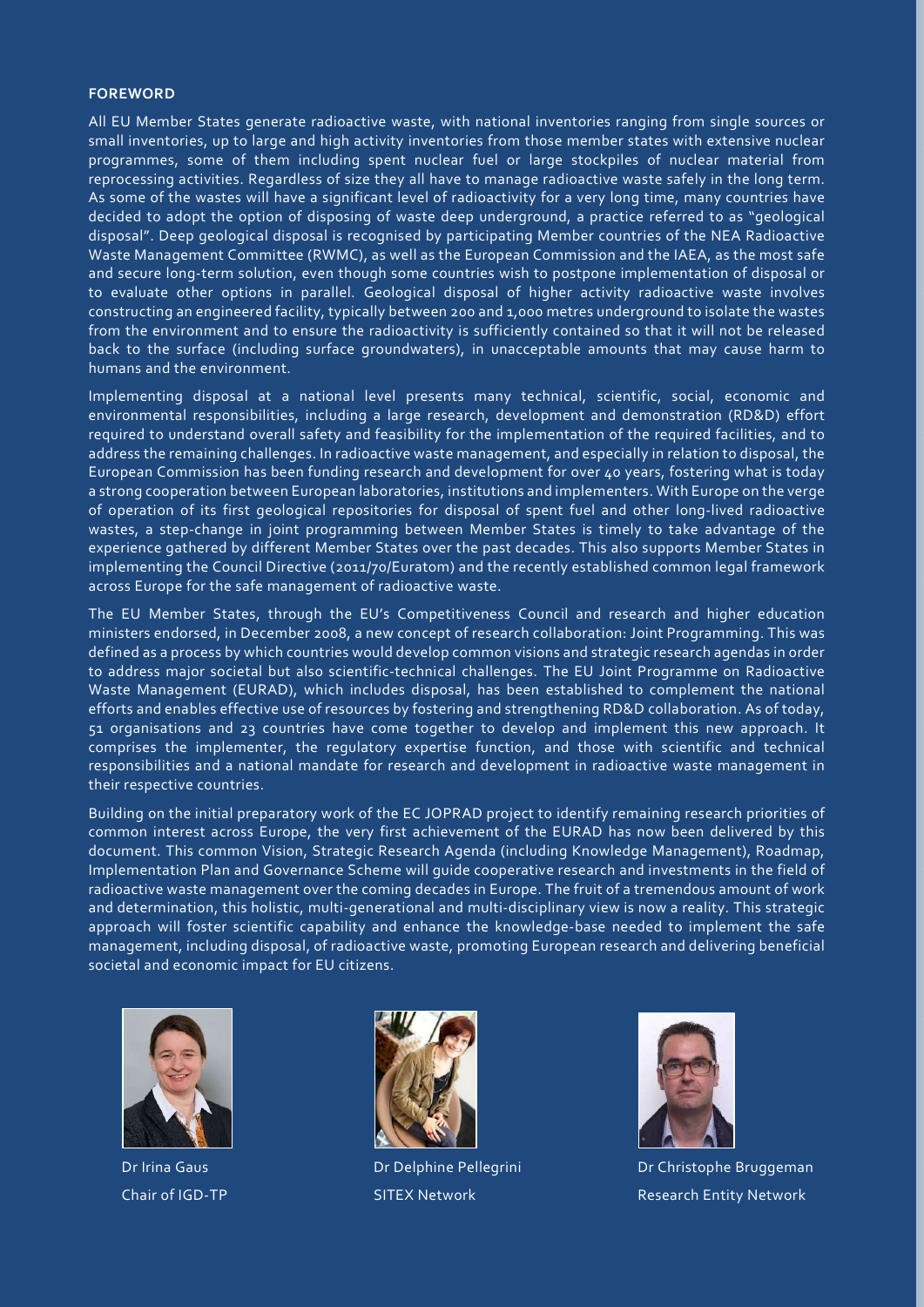# OUR VISION

A step change in European collaboration towards safe radioactive waste management (RWM), including disposal, through the development of a robust and sustained science, technology and knowledge management programme that supports timely implementation of RWM activities and serves to foster mutual understanding and trust between Joint Programme participants.

By step-change we mean a new era via a more effective and efficient public RD&D funding in Europe, and a deepening of research-cooperation between Member States. The aim is to implement a joint Strategic Programme of research and knowledge management activities at the European level, bringing together and complementing EU Member State programmes in order to ensure cutting edge knowledge creation and preservation in view of delivering safe, sustainable and publicly acceptable solutions for the management of radioactive waste across Europe now and in the future.

## OUR GOALS

EURAD will support the implementation of the Waste Directive in EU Member-States, taking into account the various stages of advancement of national programmes. Our Goals are to:

- Support Member-States in developing and implementing their national RD&D programmes for the safe long-term management of their full range of different types of radioactive waste through participation in the RWM Joint Programme;
- Develop and consolidate existing knowledge for the safe start of operation of the first geological disposal facilities for spent fuel, high-level waste, and other long-lived radioactive waste, and supporting optimization linked with the stepwise implementation of geological disposal;
- Enhance knowledge management and transfer between organisations, Member States and generations.

### JOINT PROGRAMME GOVERNING PRINCIPLES

EURAD shall respect the following principles:

- Positive Participation Contributors will work positively towards achievement of EURAD Vision. All contributions will be valued. Work will be carried out considerately and respectfully by all, maintaining relationships that respect diversity, different roles and boundaries, and respect the knowledge, insight, experience and expertise of others.
- Maintenance of Independence It is possible for different organisations with different roles in their national programme to work together, without prejudice to their own role in the national implementation process. Most important is the independence between the "expertise function" (fulfilled by TSOs and by some Research Entities) and the "implementer function" (fulfilled by WMOs). Different parties (WMOs and TSOs in particular) can have common agreement of what RD&D should be done and how, and Research Entities have a long term vision of research needs. All can collaborate in the oversight of that research, however,

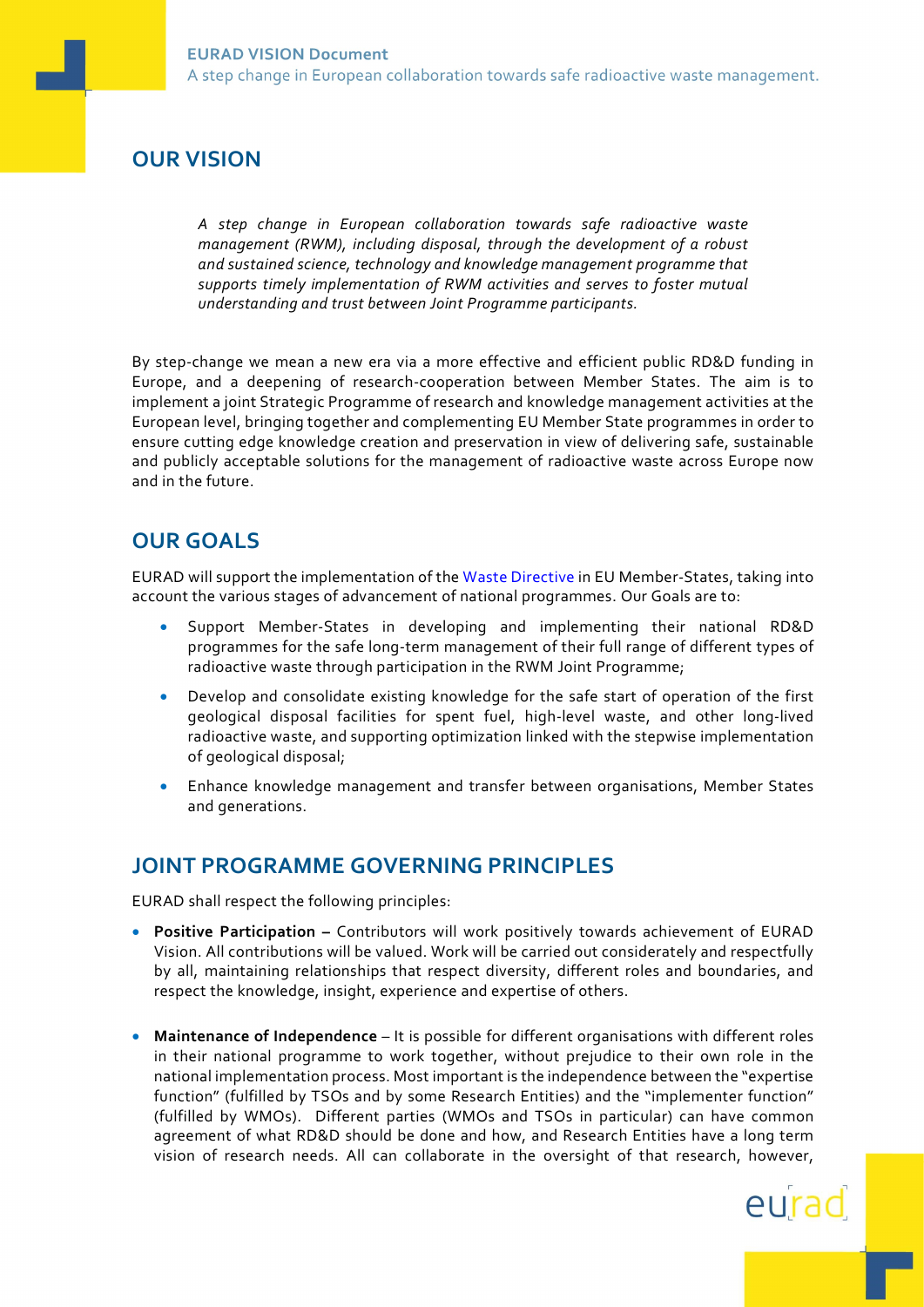developing their own views on the interpretation of the research results and data that are generated is essential;

- **Transparent Governance** A transparent, balanced and efficient mode of governance, taking into account Joint Programme participants with a national mandate for research in radioactive waste management;
- Scientific Excellence RD&D activities shall focus on achieving passive safety (safety of a disposal facility is provided for by means of passive features inherent in the characteristics of the site and the facility and the characteristics of the waste packages, together with certain institutional controls, particularly for surface facilities) and reducing uncertainties through excellence in science.
- Balanced Programme Recognising that different Member States have a wide variance in the status of their National Programme, the scope should support programmes at all stages of advancement;
- Added Value Ensuring that Joint Programming provides real added value (e.g. improved financial arrangements, improved stakeholder acceptance of outputs, more robust RD&D outputs, etc.). Administration costs should represent a small proportion (including ongoing legal, EC admin., etc.) versus money spent on the technical and scientific scope;
- Inclusiveness Ensuring that the different categories of actors and groups of interest are involved in the definition and implementation of EURAD;
- Equitable Financing Financial costs (financial/in-kind) should be equitable; participants should contribute what they can afford, or what they consider matches their interest in a project;
- Complementary Participation Participation in Joint Programme is complementary to RD&D activities which will continue to be undertaken nationally or jointly outside of the auspices of EURAD where required; and
- Tangible Results The scope is appropriately prioritised and focused on the objective to achieve tangible results within a reasonable timeframe. A key aspect is that participants recognise that EURAD is a distinct change from past work (and other collaborative working) on radioactive waste management. Translating the societal challenge of radioactive waste management (including disposal) into operational reality requires the generation of new knowledge, combined with the consolidation, maintenance and transfer of existing knowledge.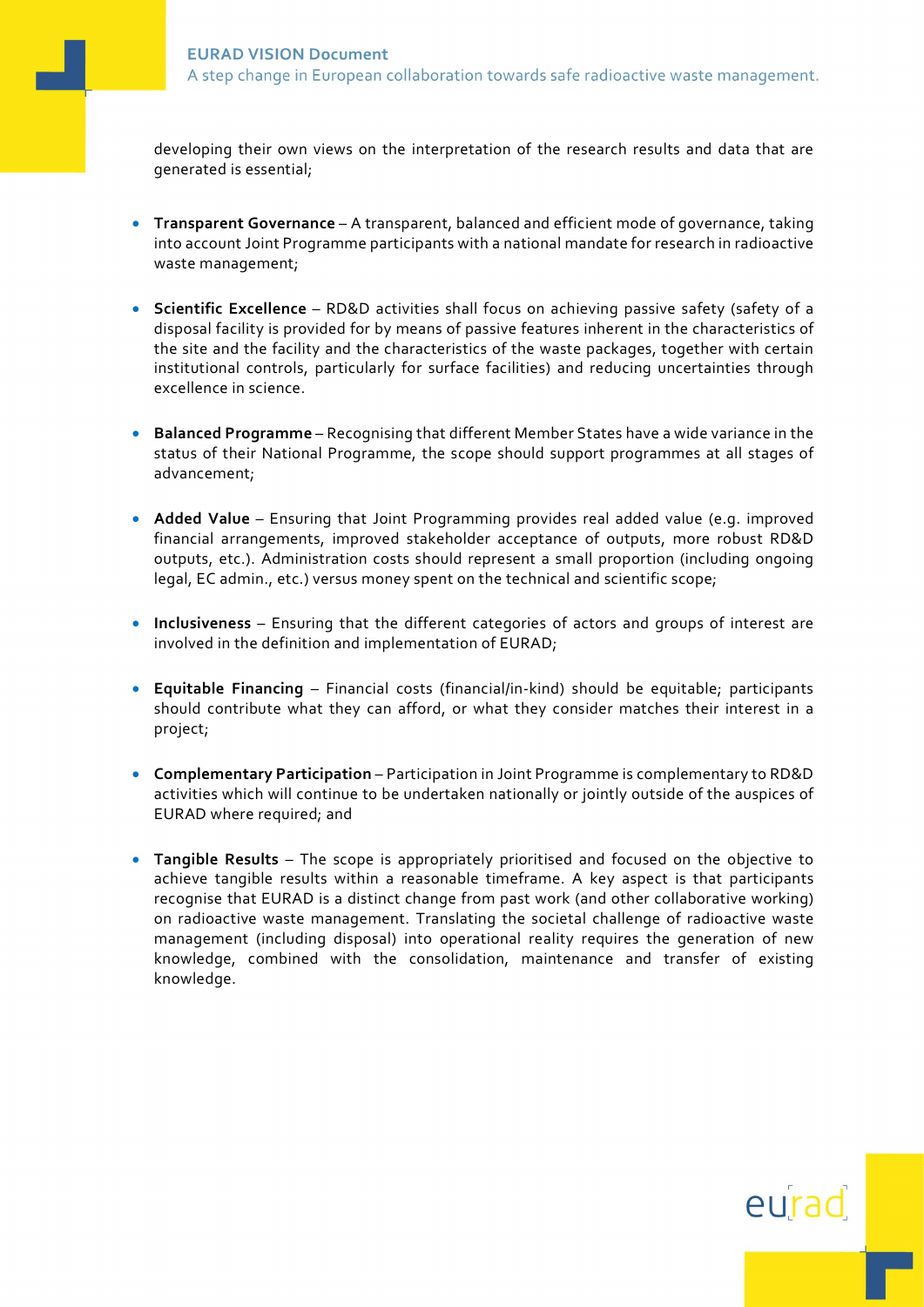# JOINT PROGRAMME SCOPE AND OBJECTIVES

#### Develop, maintain and consolidate the scientific and technical basis of radioactive waste management

The research, development and demonstration (RD&D) carried out in support of safe radioactive waste management (RWM), including disposal, is considered a key component of each national programme. Given the long timescales and socio-political dimension, RD&D provides primarily the scientific basis for implementing safe RWM solutions, whilst also contributing to building stakeholder trust, public acceptance, and training and education for generations of the workforce.

EURAD consists of collaboratively developing, maintaining and consolidating at the European level the scientific and technical basis of RWM, including disposal.

The scope of EURAD includes scientific and technical activities on RWM from cradle to grave:

- Radioactive waste characterisation & processing (incl. treatment, conditioning, packaging);
- **Interim storage of radioactive waste; and**
- Disposal solutions Mainly geological disposal of spent fuel, high-level waste (HLW) and long-lived intermediate level waste (ILW).

Specific RD&D required for near-surface or surface disposal and low-level waste (LLW), will be addressed, and is encompassed within the RD&D needs identified for waste characterisation and processing, interim storage and geological disposal of radioactive waste. Nuclear facility dismantling and decommissioning activities are however excluded, although interfaces, and particularly aspects that impacts final disposal will be considered.

EURAD scope is organised at a strategic level by 7 scientific themes. Each theme is further split into a list of topics and sub-topics (mostly collaborative RD&D, and relevant strategic studies or knowledge management activities), that in-part, or in-full, contribute to the overall European effort to address remaining challenges of RWM, including disposal.

EURAD implements in a collaborative way those aspects of RD&D activities required within national research RWM programmes as well as associated activities where synergy from Joint Programming at European level has been identified. The prioritised scope identified is described more fully in the Strategic Research Agenda and will support achievement of EURAD Vision.

#### Address important & complex issues and enable expert networking

Complementary to RD&D and in support to the implementation of the Member States' national programmes, EURAD shall give the opportunity to participants and expert contributors to network on methodological and strategic issues and challenges that are common to various national programmes and in direct links with scientific and technical issues:

- Share knowledge and discuss common methodological/strategical challenging issues (strategic studies) that are in close link with scientific, technical and societal aspects on RWM and that are common to various national programmes;
- Identify the contribution of past/on-going RD&D projects to the resolution of these issues;
- Identify any emerging topics for collaboration that could be addressed within EURAD;
- Take into account emerging science and technology as well as research priorities originating from other programmes (e.g. results from H2020 projects or IAEA outputs).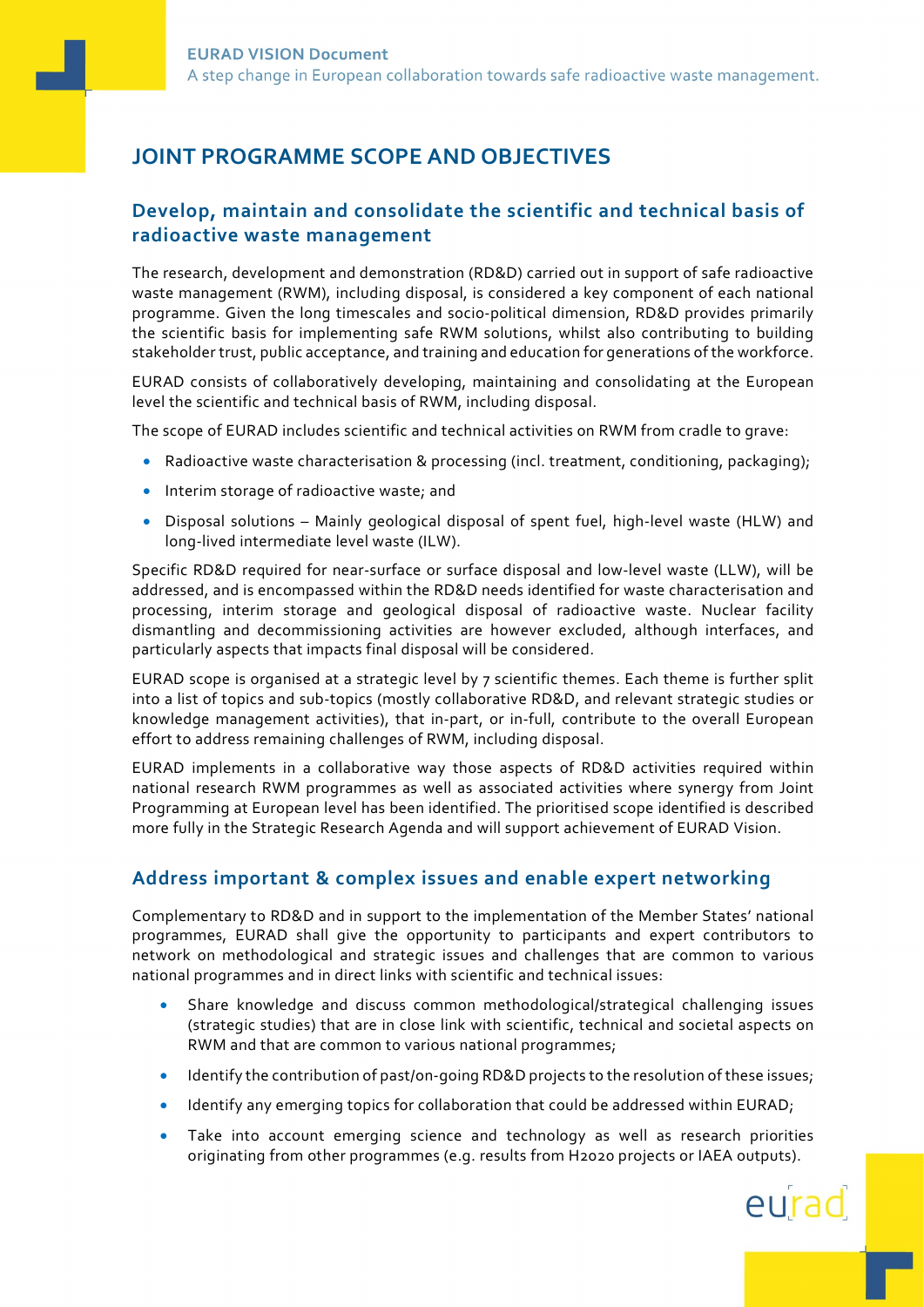#### Enhance knowledge management and transfer between organisations, Member States and generations

It is essential to implement an efficient and integrated Knowledge Management programme at the EU level in order to establish, capitalize and transfer the state of scientific and technical knowledge in the field of RWM. Objectives are to:

- Develop an approach to ensure preservation and accessibility of publicly financed knowledge generated over the past, ongoing and future RD&D activities. Preservation / capitalisation of generated knowledge
- Make sure that Member-States with national programmes at an early-stage of implementation can take advantage of existing knowledge and know-how from the Member-States with advanced national programmes, primarily to access state of the art, and second to ease access to knowledge developed during previous EC supported RD&D projects. Transfer of knowledge towards MS with early-stage RWM programmes
- In view of the long lead-times and operational time-spans for RWM, provide support to ensuring that the necessary expertise and skills are maintained through generations of experts for ongoing and future projects. Transfer of knowledge between generations
- Disseminate and demonstrate progress, results and added-value of the European Joint Programme to a wider audience. Dissemination of knowledge

#### Engage with Civil Society

The successful implementation of RWM National Programmes relies on both scientific and technical aspects for a sound safety strategy and scientific and engineering excellence and societal (social, legal, ethical, political) aspects.

Civil Society Organisations (CSOs) are not research organisations but have a specific concern on RWM safety and are involved in the perspective of the implementation of the UNECE Aarhus Convention which reinforces the requirements of access to information, public participation in decision-making and access to justice in environmental matters. European programmes therefore undertake work to address these requirements through local and national stakeholder engagement activities to enable Civil Society (representative organisations, e.g. Non-Government Organizations, Local Community Partnerships, etc.) to participate in defining their national RD&D programmes and the evaluation of RD&D results in the perspective of safety.

Interacting with Civil Society is important in this perspective and therefore one objective of EURAD is to allow interactions between WMOs, TSOs, REs and Civil Society Organisations. These interactions will facilitate the translation of scientific/technical results and create the conditions for Civil Society Organisations to express their expectations and views. Such interactions shall improve the mutual understanding on RD&D performed to support the development of safe solutions of processing and disposal of radioactive waste. It shall also contribute to developing ideas, propositions and methodologies on how to interact with Civil Society on scientific and technical results uncertainties (inherently linked to the long timeframes and numerous processes considered for geological disposal), and on how to interact with Civil Society stakeholders in order to promote mutual benefit of the available knowledge, based on cooperation and sharing.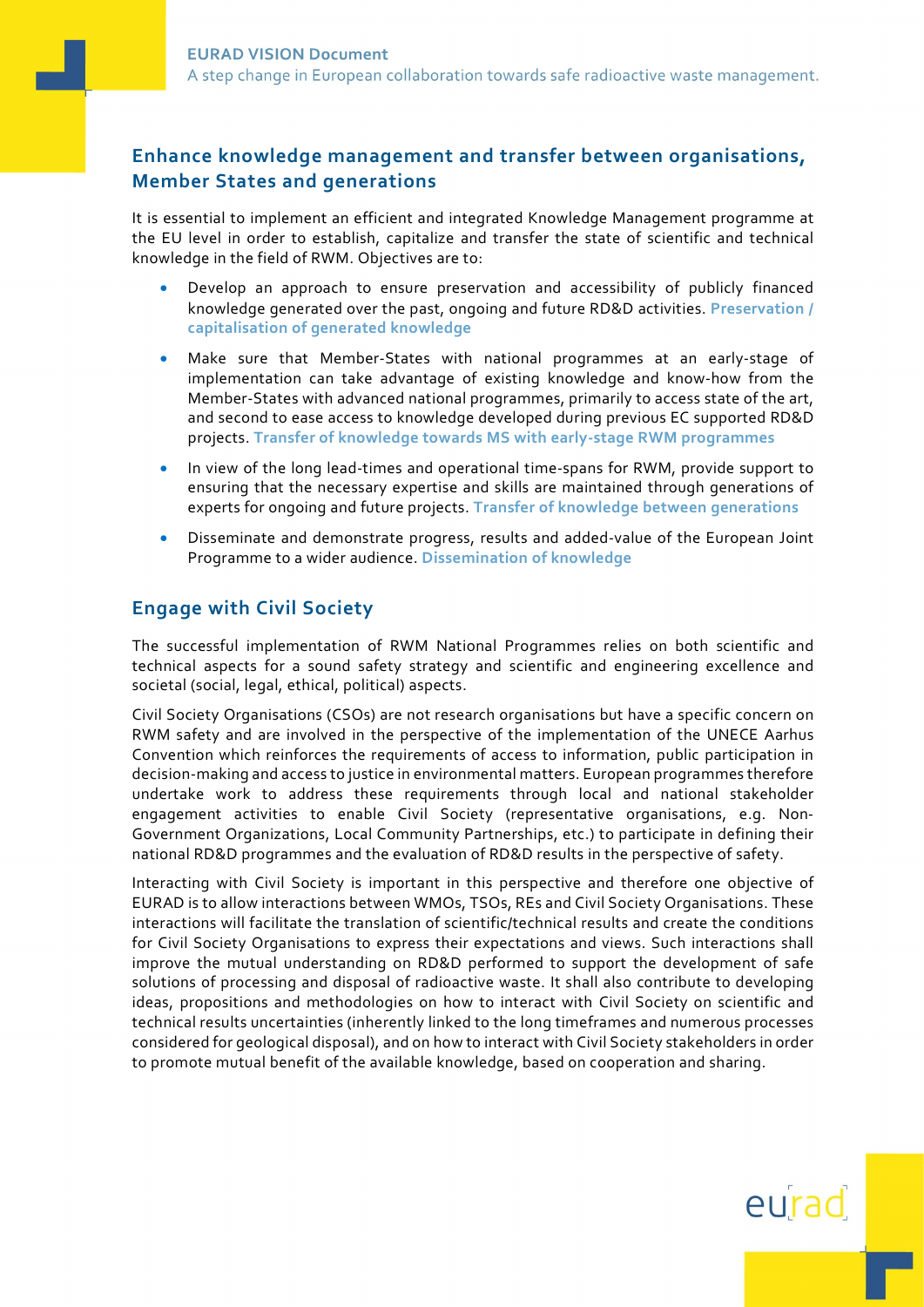# HOW EURAD WILL COMPLEMENT NATIONAL PROGRAMMES

EURAD is not intended to replace National Programmes, rather it complements the national efforts and enables effective use of resources by sharing RD&D efforts and by making existing knowledge easily available to end users. Member States' National Programmes are organised and funded independently, and their participation in EURAD is the responsibility, and at the sole discretion, of each national programme owner. By mandating organisations to participate, Member States demonstrate that the European Joint Programme has an EU-added value beyond their National Programme.

EURAD will generate and manage knowledge to support EU Member-States with their implementation of the Directive 2011/70/Euratom (Waste Directive), and more specifically with the development and implementation of their national RD&D programmes for the safe long-term management (including disposal) of their full range of different types of radioactive waste. More specifically, EURAD will:

- 1. Support compliance with European regulations by supporting Member-States in implementing RD&D, developing skills and providing for transparency in order to develop solutions for their radioactive waste (see, Waste Directive articles 8, 10 and 12.1(f));
- 2. Support passive safety of radioactive waste by contributing to the responsible and safe management of radioactive waste in Europe, including the safe start of operation of the first geological disposal facilities for high-level and long-lived radioactive waste / spent nuclear fuel as well as improvement, innovation and development of science and technology for the management and disposal of other radioactive waste categories;
- 3. Help to gain or maintain public confidence and awareness in radioactive waste management - by fostering transparency, credibility and scientific excellence;
- 4. Support radioactive waste management innovation and optimisation by supporting the development of solutions for different waste streams and types and continuously improving and optimising waste management routes and disposal solutions, including identifying needs specific to small inventory programmes with their particular challenges with respect to access to critical mass of expertise in developing appropriate disposal options;
- 5. Contribute to addressing scientific/technical challenges and evolving regulatory concerns – by prioritising activities of high common interest, and creating conditions for cross fertilization, interaction and mutual understanding between different Joint Programme contributors and participants;
- 6. Enhance knowledge transfer to early stage programmes by providing an opportunity for less advanced programmes, and in particular those in an early stage of geological disposal programme implementation, to benefit from the cross-European fertilisation in radioactive waste management;
- 7. Foster efficient use of the RD&D resources at the EU level by sharing and advancing existing knowledge, facilities and infrastructure rather than repeating and duplicating efforts; and
- 8. Foster a better transfer of knowledge across generations of experts by helping to bridge the risk of shortage of the skilled, multidisciplinary human resources and critical infrastructure needed to develop, assess, license and operate RWM facilities, in view of the long lead-times and the intergenerational operational time-spans.